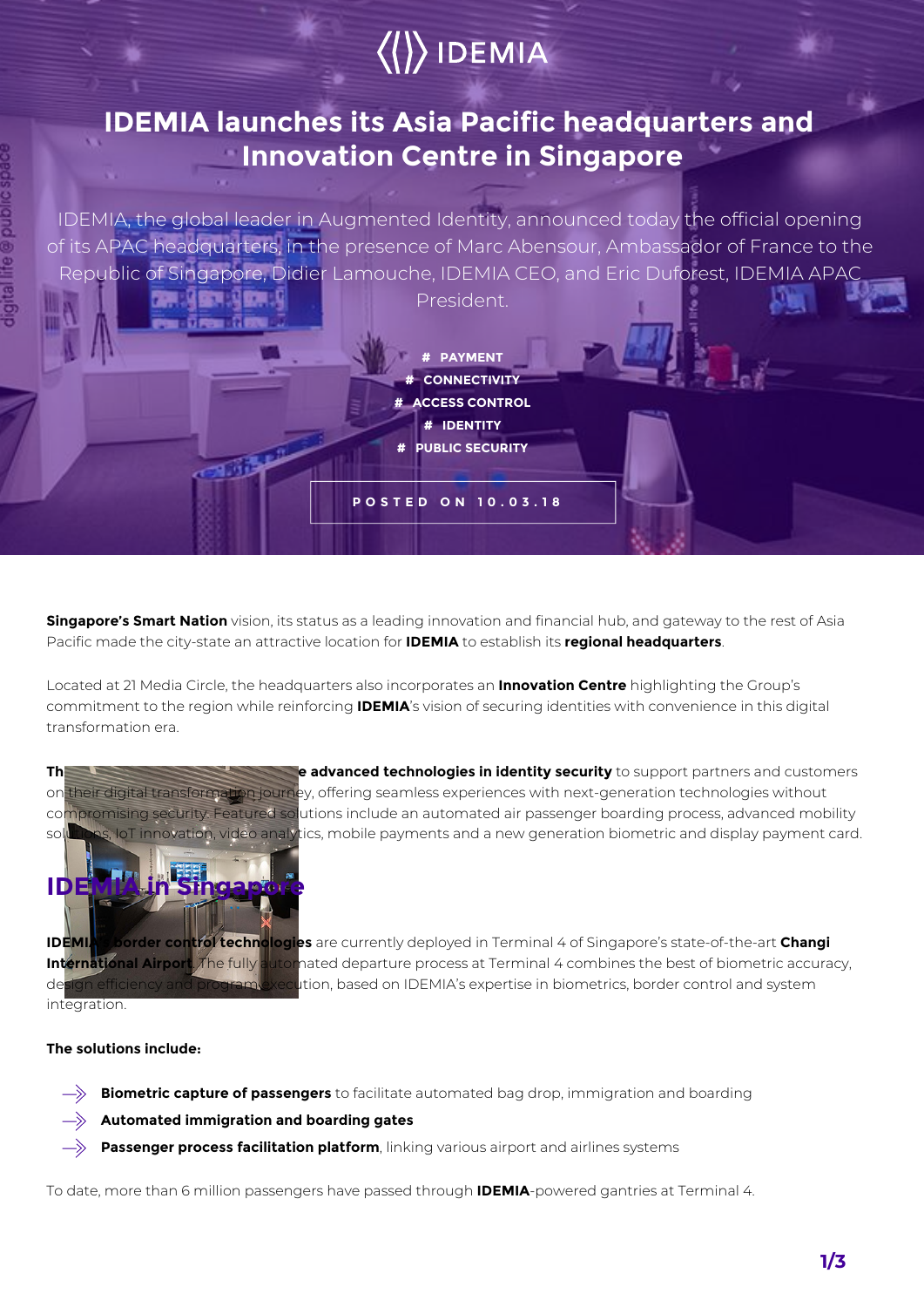

 $\gg \ll$ 

We are delighted to strengthen our presence in Singapore as it's an ideal backdrop for building the future of digital security in APAC. As identity theft is the most common type of cybercrime that transcends borders, it is critical for governments, airports and border controls to bolster national security whenever and wherever security matters. Our next-generation and innovative solutions enable nations and enforcement agencies to substantially improve security capabilities in today's connected environment, while ensuring convenience and seamless processing of citizens'

#### identities.

Didier Lamouche, Chief Executive Officer, IDEMIA

## $\gg K$

I am delighted that IDEMIA has chosen Singapore to establish its headquarters and innovation centre, as Singapore is in the forefront of introducing new initiatives to steer innovation and digitalisation. As identity security is of paramount importance in today's digital age, IDEMIA is in good stead to boost national and citizen security in Singapore and the region. This announcement is also timely as 2018 has been declared the France-Singapore Year of Innovation which recently led to the signing of a joint roadmap for deepening cooperation in digital innovation, internet governance and cybersecurity during Prime Minister Lee Hsien Loong's visit to Paris in July 2018. Singapore and France share a synergy in enhancing our innovation ecosystem, and as more French companies continue to establish its presence in Singapore, I am confident that the collaborations between both countries will deepen, to create more opportunities for enterprises and consumers.

His Excellency Mr Marc Abensour, Ambassador of France to Singapore

**IDEMIA**'s entry into the **Asia-Pacific** makes an exciting period for the group. Today a leading player in the identification and authentication sector, the group has four R&D centres in Asia Pacific and serves clients in over 20 countries within the region.

With governments and organisations accelerating their pace of digital transformation across Asia, **IDEMIA's APAC headquarters** will power the group's geographical footprint within the region.

About IDEMIA- OT-Morpho is now IDEMIA, the global leader in Augmented Identity for an increasingly digital world, with the ambition to empower citizens and consumers alike to interact, pay, connect, travel and vote in ways that are now possible in a connected environment.

Securing our identity has become mission critical in the world we live in today. By standing for Augmented Identity, we reinvent the way we think, produce, use and protect this asset, whether for individuals or for objects. We ensure privacy and trust as well as guarantee secure, authenticated and verifiable transactions for international clients from Financial, Telecom, Identity, Public Security and IoT sectors.

OT (Oberthur Technologies) and Safran Identity & Security (Morpho) have joined forces to form IDEMIA. With close to \$3